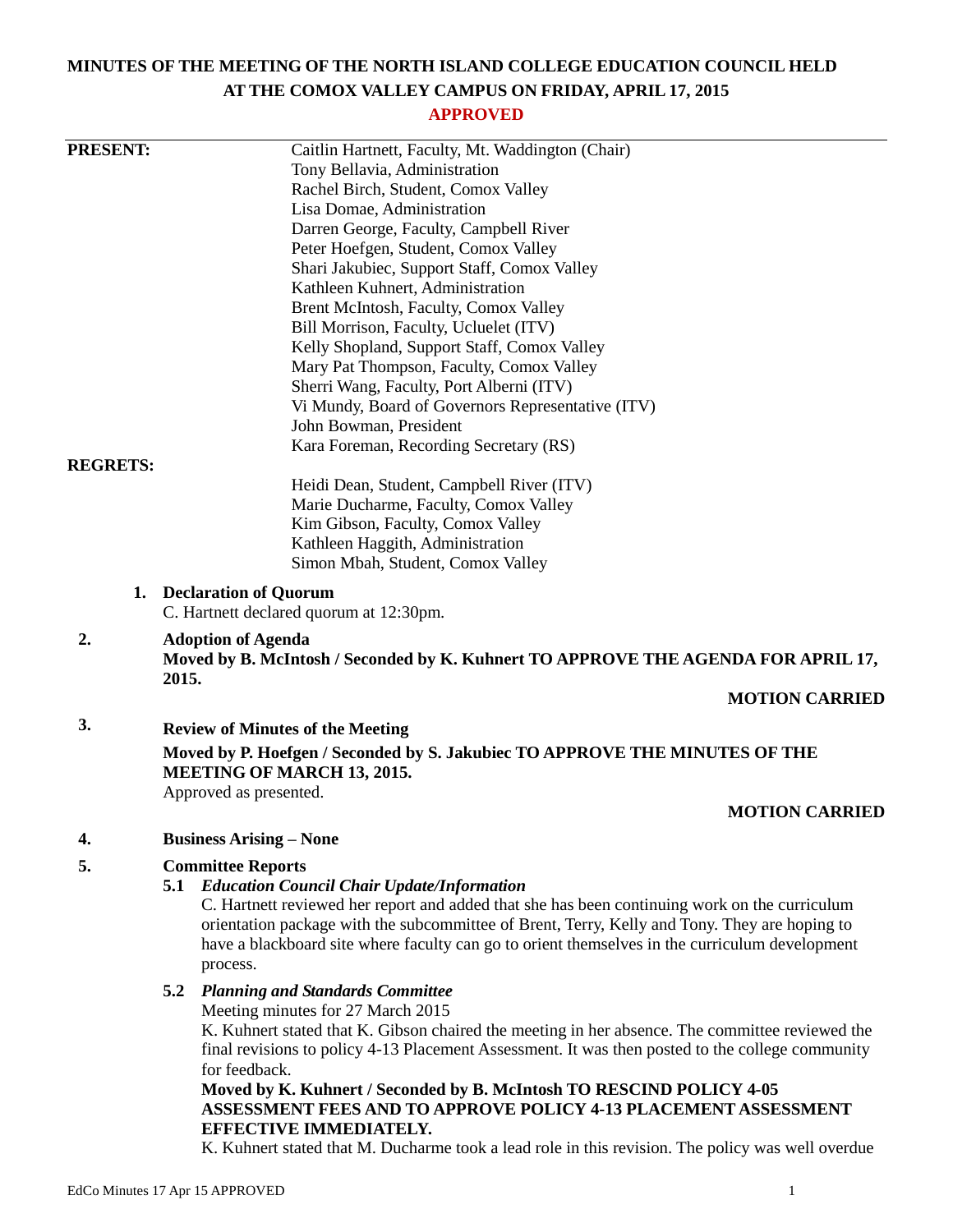to be revised. Assessment fees are addressed within policy 4-13 making policy 4-05 redundant. Main revisions include change in policy title and adding Guideline #4. Our website is now consistent with the new language in the policy. The procedures now address retesting and have simplified the language.

### *Discussion:*

Q: We have Accuplacer for Math. Will be using it for any other testing?

A: There are no current plans for this. We have Cat  $3 \& 4$  which are standardized tests. There has been discussion about English and Accuplacer, but there is not a lot of support to move forward with this yet. Accuplacer has been successful with Math but we're not as confident with English. Students can do Cat 4 on Blackboard so it is accessible online.

### **MOTION CARRIED**

**5.3** *Fast Track Committee*

No meeting

### **5.4** *Curriculum Committee*

**5.4.1 Minutes of Curriculum Meeting** March 27, 2015

**Documents for Review**

# **5.4.2 Program Revision – Metal Jewellery Design Certificate Moved by T. Bellavia / Seconded by M. Thompson TO APPROVE THE PROGRAM REVISION**

# **EFFECTIVE/START DATE: FA 2015**

*Rationale from form:*

*English entrance requirements to change from ENG 034 to ENG 035 as ENG 034 has been deactivated. Discussion*: None.

### **MOTION CARRIED.**

### **5.4.3 New Course – THM 275 Food Fundamentals & Service Moved by T. Bellavia / Seconded by K. Kuhnert TO APPROVE THE NEW COURSE EFFECTIVE/START DATE: FA 2015**

### *Rationale from form:*

*Food production is an integral part of all hospitality programs and is included as a core requirement in the Provincial Hospitality Core Curriculum. When restructuring the T&H program two years ago it was felt that food production could be absorbed into the year one Food & Beverage Service course. Unfortunately we have been unable to meet the outcomes to a satisfactory level under this model and would like to revert to a full food preparation course which will better prepare hospitality graduates for the workforce. This course will allow students to build on food service and management skills acquired in year one. It will also be a positive response to student feedback that there aren't enough applied courses in the program.*

### *Discussion*:

Q: Item #34, should there be a discipline chosen for university transfer? A: No, this question is for academic programs. Transfer would be into Tourism & Hospitality programs.

Q: Item #43, lab fee listed as \$225. Is this in addition to credit fees, and isn't there a limit to lab fees? This seems high.

A: The fee consultation section is not under EdCo's purview. It is information for the Board of Governors. Normally there is no fee listed here.

### **MOTION CARRIED.**

**5.4.4 Program Revision – Global Tourism & Hospitality Mgmt Advanced Certificate Moved by T. Bellavia / Seconded by K. Kuhnert TO APPROVE THE PROGRAM REVISION EFFECTIVE/START DATE: FA 2015**

*Rationale from form:*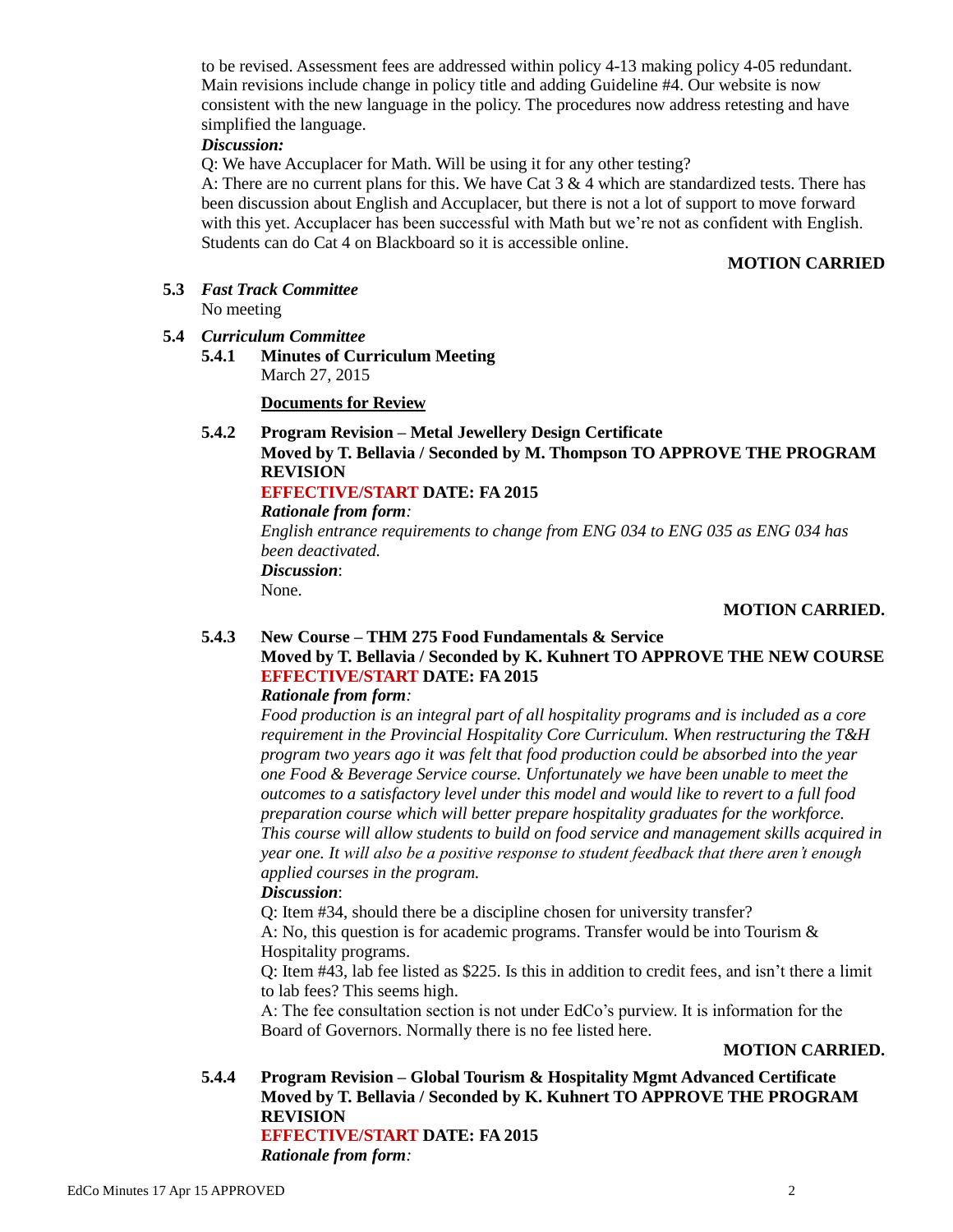*The Certificate/first year of the Diploma has 30 credits (plus BUS 500 Internship for the Diploma students). Students in the program expressed concerns about their ability to be successful when carrying 10 academic course at a 200/200 level as well as prepare for Internship (Diploma students only). Students expressed a desire for more tourism-related programming. Discussion*:

Feedback; this will be a good change for students.

#### **MOTION CARRIED.**

**5.4.5 Program Revision – Global Tourism & Hospitality Mgmt Advanced Diploma Moved by T. Bellavia / Seconded by K. Kuhnert TO APPROVE THE PROGRAM REVISION**

**EFFECTIVE/START DATE: FA 2015**

*Rationale from form:*

*See previous Certificate program revision. Discussion*: Comment; THM 275 has 3 credits but is 90 hours. Half of those hours are lab time so it does comply with policy.

### **MOTION CARRIED.**

**5.4.6 Program Revision – Tourism & Hospitality Mgmt Diploma (all options) Moved by T. Bellavia / Seconded by K. Shopland TO APPROVE THE PROGRAM REVISION**

**EFFECTIVE/START DATE: FA 2015**

*Rationale from form:*

*See previous [Global] Certificate program revision. Discussion*: None.

### **MOTION CARRIED.**

**5.4.7 Course Revision (Deactivation) THM 238 Services Management & Operations Moved by T. Bellavia / Seconded by S. Jakubiec TO APPROVE THE COURSE DEACTIVATION**

# **EFFECTIVE/START DATE: FA 2015**

### *Rationale from form:*

*Some course outcomes are covered in other courses (i.e. marketing and leadership). Overall student feedback was that an applied setting would be more beneficial for teaching service management. A Food Fundamentals & Service course will replace this course.*

*Discussion*: None.

### **MOTION CARRIED.**

**5.4.8 Program Revision – BBA Degrees (all options) Moved by T. Bellavia / Seconded by K. Shopland TO APPROVE THE PROGRAM REVISION**

### **EFFECTIVE/START DATE: FA 2015**

### *Rationale from form:*

*The current BSAM Certificate is quite math heavy. MAT 115 has proven to be a very challenging course for some of our first year Business students to grasp and pass. This is particularly true of our Marketing and Management students. We want to guard against first year students from being so frustrated that it influences them not to return for year 2 of our program (program retention is important). Further to this, our department feels strongly that a background in statistics is not necessary for students leaving us with a certificate. This course is better placed at a 2nd year level (diploma level). Discussion*:

This is a consistent practice across the province not to have this as a first year course.

**MOTION CARRIED.**

**5.4.9 Program Revision – BSAM Certificate**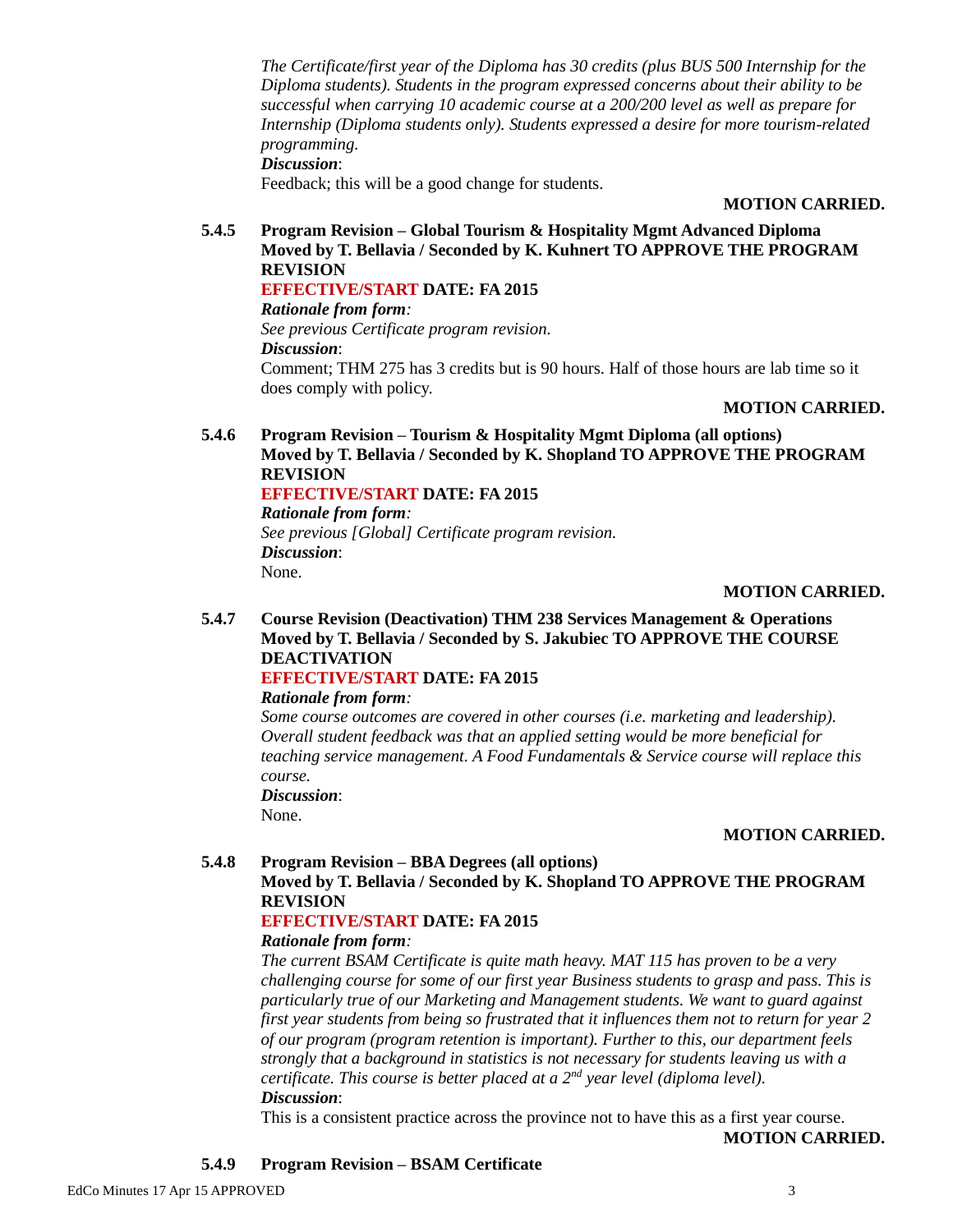# **Moved by T. Bellavia / Seconded by K. Kuhnert TO APPROVE THE PROGRAM REVISION EFFECTIVE/START DATE: FA 2015** *Rationale from form:*

*See previous rationale for BBA degrees (all options). Discussion*: None.

### **MOTION CARRIED.**

### **5.4.10 Program Revision – BSAM Diploma (all options) Moved by T. Bellavia / Seconded by K. Kuhnert TO APPROVE THE PROGRAM REVISION EFFECTIVE/START DATE: FA 2015** *Rationale from form: See previous rationales. Discussion*:

# **MOTION CARRIED.**

# **5.4.11 Discussion re Curriculum Committee recommendations**

 *Creating an efficient process for implementing curriculum housekeeping items by Student Records Office (e.g. ENG 035)*

T. Bellavia stated that with changes such as the implementation of ENG 035 to replace ENG 032, 033 & 034, faculty are having to go through all their prerequisites to make this change to their ACDs. This is unnecessarily cumbersome when a change affects so many program areas. Another example of this are recent changes to the credit structure for ABE, ESL and ASD courses wherein 50 courses have new credit values attached. Based on our current approval system, we would have 50 separate submissions for EdCo approval, all with the same rationale. Curriculum Committee would like to recommend that Education Council form a subcommittee to establish a more efficient process for allowing SRO to make these changes all at once.

 *Establishing a subcommittee to create this process* Volunteers for subcommittee: S. Jakubiec, K. Shopland, S. Wang, M. Jones and C. Hartnett **ACTION ITEM:** C. Hartnett will send an invitation for the first meeting.

### **6. New Business - None**

# **7. For Information**

### *Presented by John Bowman*

None.

- 7.1 College Plan 2015/16 to 2019/20 Update
	- College Plan 2020 Feedback
	- Environmental Scan highlights
	- Strategic Priorities and Goals
	- Mandate, Mission Statement, College Values, Vision

J. Bowman provided an overview of the current state of the College Plan. He stated that the plan is now online and he encouraged members to review it and provide feedback. He invited members to the college plan luncheon on April 21<sup>st</sup>.

*Discussion Overview*:

- Addressing the unique needs of the college's diverse communities and effectively communicating how the overall plan will affect each.
- Developing ways to promote NIC's cross-cultural communities, including building a multipurpose facility for community-building events.
- Encouraging members to use their social media connections to encourage feedback and participation from our external stakeholders.

### **Notice of Rescheduled June Meeting**